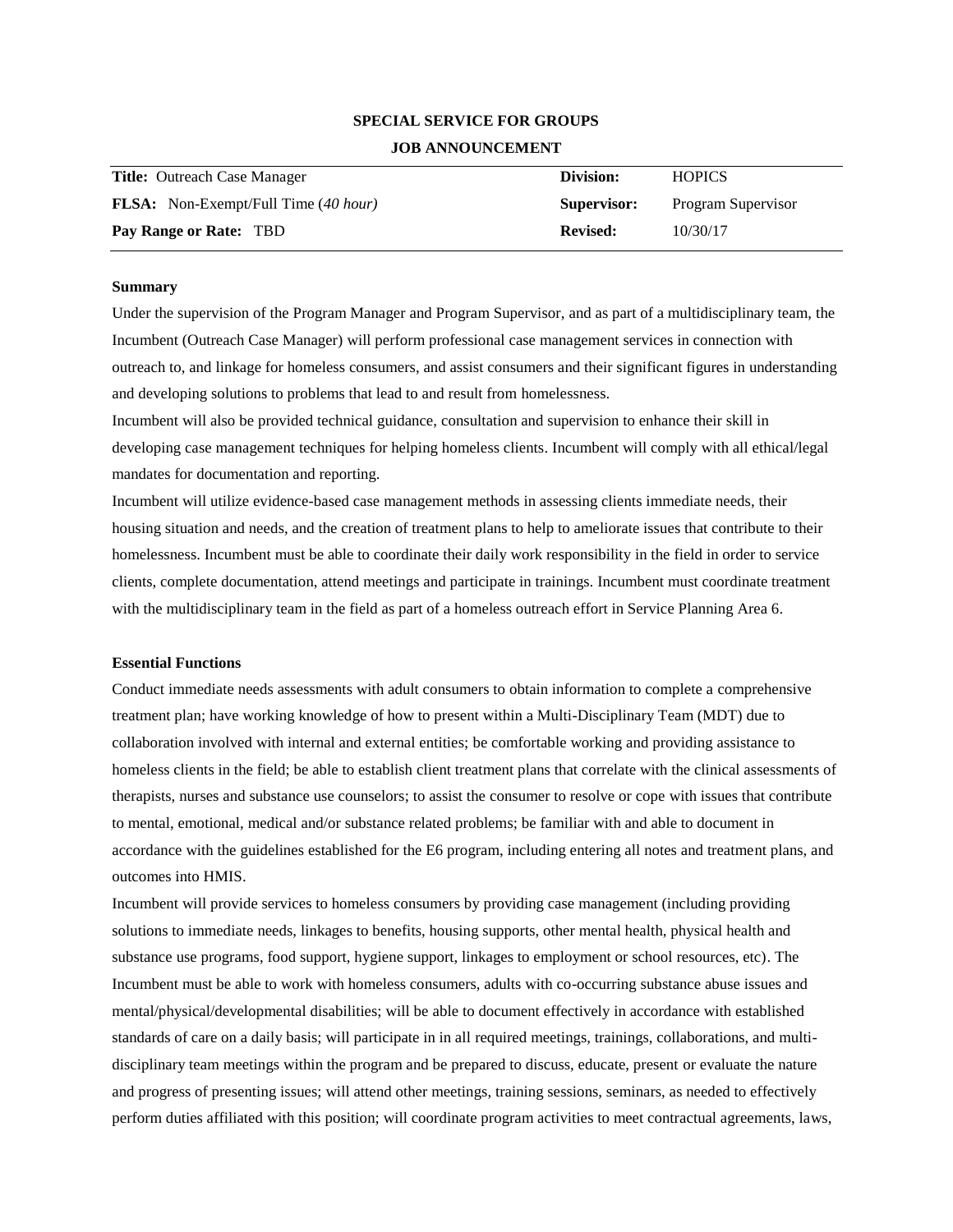regulations and funding directly with the E6 Program Manager; will participate in weekly supervision (individual and group); will assume other tasks as assigned and required for this position assigned by the E6 Program Manager; will be required to conduct all interventions and treatments in the field. Incumbent will participate in all mandatory program, division meetings and trainings (which includes offsite meetings and trainings), as assigned by his/her E6 Program Manger, Clinical Director, and Division Director and Agency Director.

Incumbent will be responsible for coordinating transportation and transporting E6 staff and participants using the Agency van as needed; provide and maintain documentation of homeless status to intake workers and to clients and keep copies in client files; provide HIV/AIDS information, education and linkages to testing, housing and services; be knowledgeable about HIV/AIDS services and testing locations; enter activity into HMIS system regularly; assist with collecting and inputting information for the preparing of all LAHSA required reports including but not limited to QPR, APR; build rapport with individuals and staff of various community organizations that serve homeless individuals, families, low income households, and other HOPICS target populations; inform, educate, and refer homeless individuals and families about HOPICS programs and services of available to them. Incumbent must have the ability to work evenings, overtime, weekends or holidays.

Incumbent will maintain appropriate boundaries, and adhere to SSG's Code of Ethics and HOPICS' Core Values; Incumbent will represent the Agency and Division in a professional manner at meetings and community events; Incumbent will maintain regular attendance, maintain files/records on client services in compliance with HIPAA & CFR42 and other funding requirements for auditing purposes. Incumbent will ensure that all client records/documentation are submitted or a plan arranged to send them in, if the incumbent resigns from this position.

## **Secondary Functions**

Perform other duties as assigned by their immediate supervisor and or Division Director. Provide support to administrative and data-related Information Technology Department functions.

### **Supervisory Responsibilities**

This position does not have any supervisory responsibilities.

#### **Minimum Qualifications - Knowledge, Skills and Abilities Required**

Some credits from an accredited college or university, or at least two years of experience working with homeless individuals; ability to work with clients from diverse cultural, ethnic, and socio-economic backgrounds; ability to work with homeless clients in the field; ability to communicate effectively both written and orally with collaborative entities; neat and professional appearance; attention to detail and punctuality required; working knowledge of Microsoft Word, Excel, and Internet; experience working with homeless persons with co-occurring issues (mental/health/disabilities/substances); be able to work with co-occurring populations that present with any stand alone or combination of mental illness, health conditions and substance related concerns. You must be able to report (verbal/written) in accordance with the law all legal issues that surface (i.e. Tarasoff, child abuse, vulnerable adult abuse, danger to self/others and grave disability, etc); professional experience working within a multidisciplinary team. Be able to coordinate the submission of client documentation if unable to work; if in recovery, a minimum of three (3) years of being drug and alcohol free is required. You must be able to produce verification of Employment